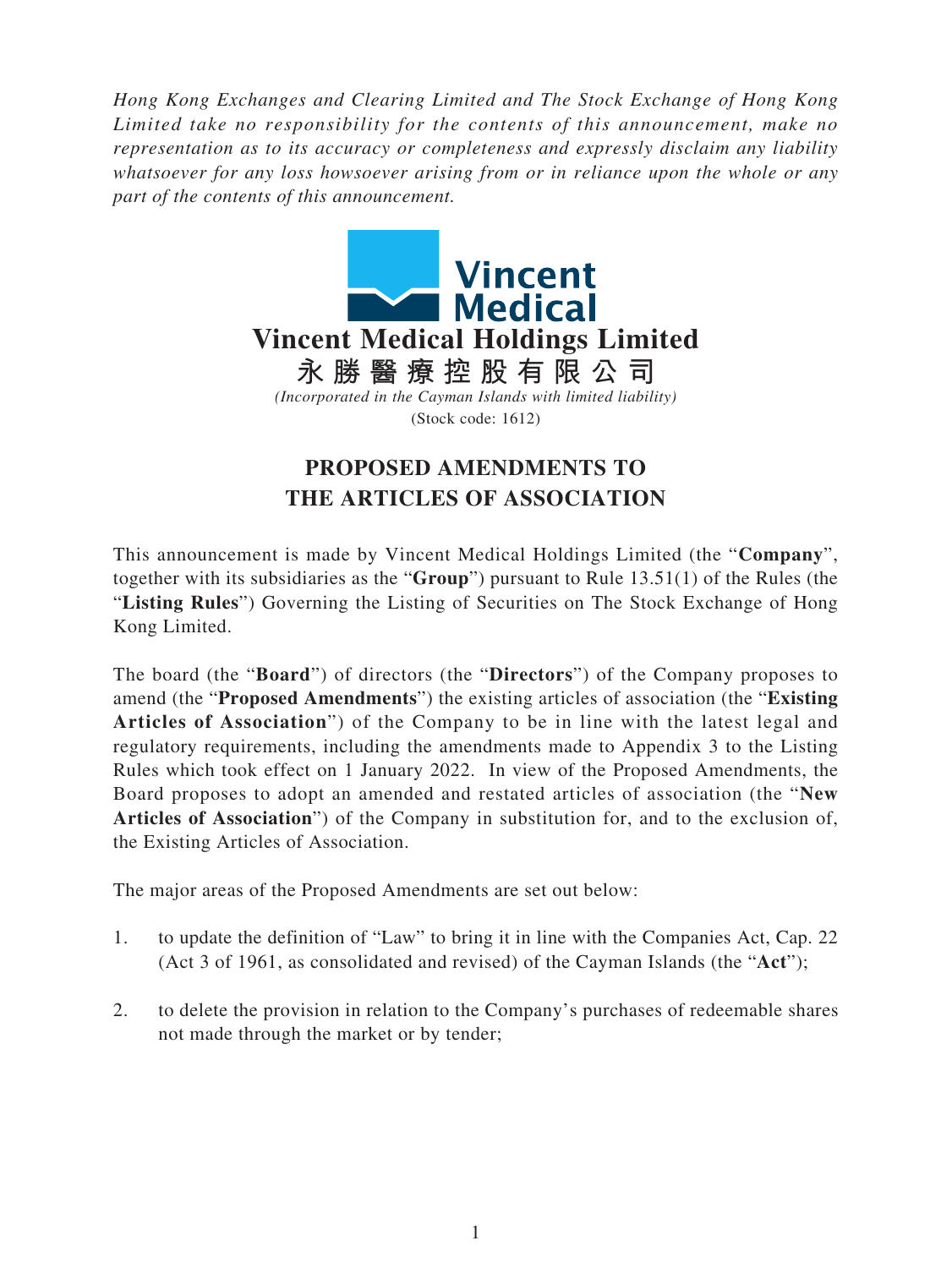- 3. to provide that the respective period of (i) the closure of the register(s) of members for inspection and (ii) the suspension for the registration of transfers of shares in any year may be extended with the approval of the shareholders of the Company (the "**Shareholders**") by ordinary resolution in that year provided that such period shall not be extended beyond sixty days (or such other period as may be prescribed under applicable law) in any year;
- 4. to provide that the Company must hold an annual general meeting in each financial year other than the financial year of the Company's adoption of the articles of association and such annual general meeting must be held within six months after the end of the Company's financial year;
- 5. to provide that an annual general meeting of the Company must be called by notice of not less than twenty-one clear days, while all other general meetings (including an extraordinary general meeting) must be called by notice of not less than fourteen clear days but if permitted by the Listing Rules, a general meeting may be called by shorter notice, subject to the Act if it is so agreed under the circumstances set out in the New Articles of Association;
- 6. to provide that the Board shall have the power to provide in every notice calling a general meeting the circumstances in which a postponement or change of the relevant general meeting may occur automatically without further notice including, without limitation, where a tropical cyclone warning signal number 8 or above, black rainstorm warning or other similar event is in force at any time prior to or at the time of the general meeting on the day of the general meeting;
- 7. to provide that all Shareholders shall have the right to (i) speak at a general meeting of the Company; and (ii) vote at a general meeting of the Company, except where a Shareholder is required, by the Listing Rules, to abstain from voting to approve the matter under consideration;
- 8. to provide that any Director appointed by the Board to fill a casual vacancy on the Board or as an addition to the existing Board shall hold office until the first annual general meeting of the Company after his appointment and shall then be eligible for re-election;
- 9. to update the provision providing the circumstances under which a Director is not prohibited from voting (or being counted in the quorum) on any resolution of the Board approving any contract or arrangement or any other proposal in which he or any of his close associates is materially interested, in accordance with the requirements under Rule 13.44 of the Listing Rules, following the repeal of the relevant requirements in Appendix 3 to the Listing Rules;